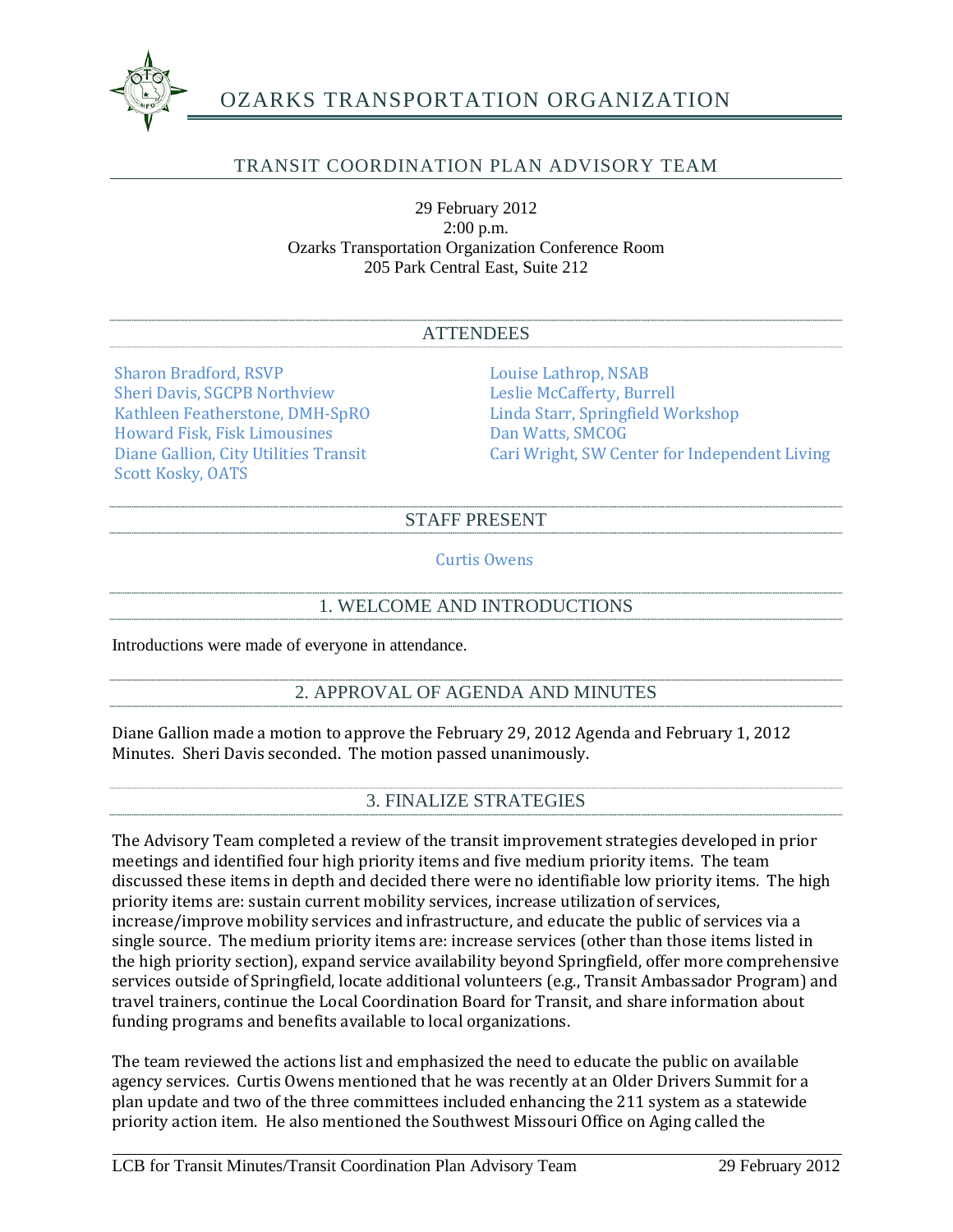

Rideshare phone line to verify current information for the Yellow Book. Chairman Fisk also mentioned that he had talked with Cox Hospital staff about how patient releases were handled, specifically when someone needed assistance with transportation. The conclusion was that Cox is working on this issue and some action items are currently under review, hopefully allowing Cox to fully address this issue in the future.

Based on a review of the actions list, the team identified nine high priority action items and seven medium priority items. The high priority action items (not listed in priority order) are: (1) Create a website with a landing page that includes contact information for all local transit agencies and services; (2) Provide instructions on the website for how to solve problems when services aren't available; (3) List other mobility solutions on the website for those with disabilities and list disability-specific options; (4) Publicize 211, which provides human services information updates; (5) Research the feasibility of and create a plan to develop 511 service, which would provide transportation information to the community; (6) Create a media committee and plan to organize and strategize how and when to send information to various media outlets, including the News-Leader; (7) Increase community accessibility to the homebound- Meals on Wheels, mobile books, grocery deliveries, etc.; (8) Education; and (9) Maintain current funding levels in order to sustain existing services.

The medium priority action items (not listed in priority order) are: (1) Determine what service information is collected and available on an ongoing basis and what information should be shared; (2) Maintain and increase transit services - e.g., extend bus service on nights and weekends, provide rides home from the hospital, etc.; (3) Coordinate services with agencies and caregivers; (4) Offer same-day and flexible/urgent-needs ride scheduling; (5) Expand the transit system's daily service hours; (6) Have service agencies provide bus passes to their clients so their clients can save money and gain independence; (7) Create a donation program/fund where people can donate money for bus vouchers (adopt a voucher/bus pass) – people prefer short-term financial commitments; (8) Continue Local Coordinating Board for Transit meetings and project development activities.

## 4. IMPLEMENTATION

The Advisory Team reviewed Chapter 8 - Implementation of the Draft Transit Coordination Plan and recommended two minor changes. First, education should be included as a component of the strategies/actions implementation process as it was it determined to be a high priority strategy. Secondly, the sentence "the first step will be to create a Local Coordination Board for Transit" should be removed as this action is not applicable due to the LCBT already currently meeting on a regular schedule.

# 5. DRAFT SECTION REVIEW

The Advisory Team received a draft of chapters one, two and three. A motion was made by Linda Starr to have OTO staff complete the Draft Transit Coordination Plan with the finalized gaps, strategies and actions; and to make changes to the implementation section to reflect high and medium priority items and actions. The motion was seconded by Scott Kosky and passed unanimously. OTO staff should have the first draft available to email to the Advisory Team by March 8, 2012.